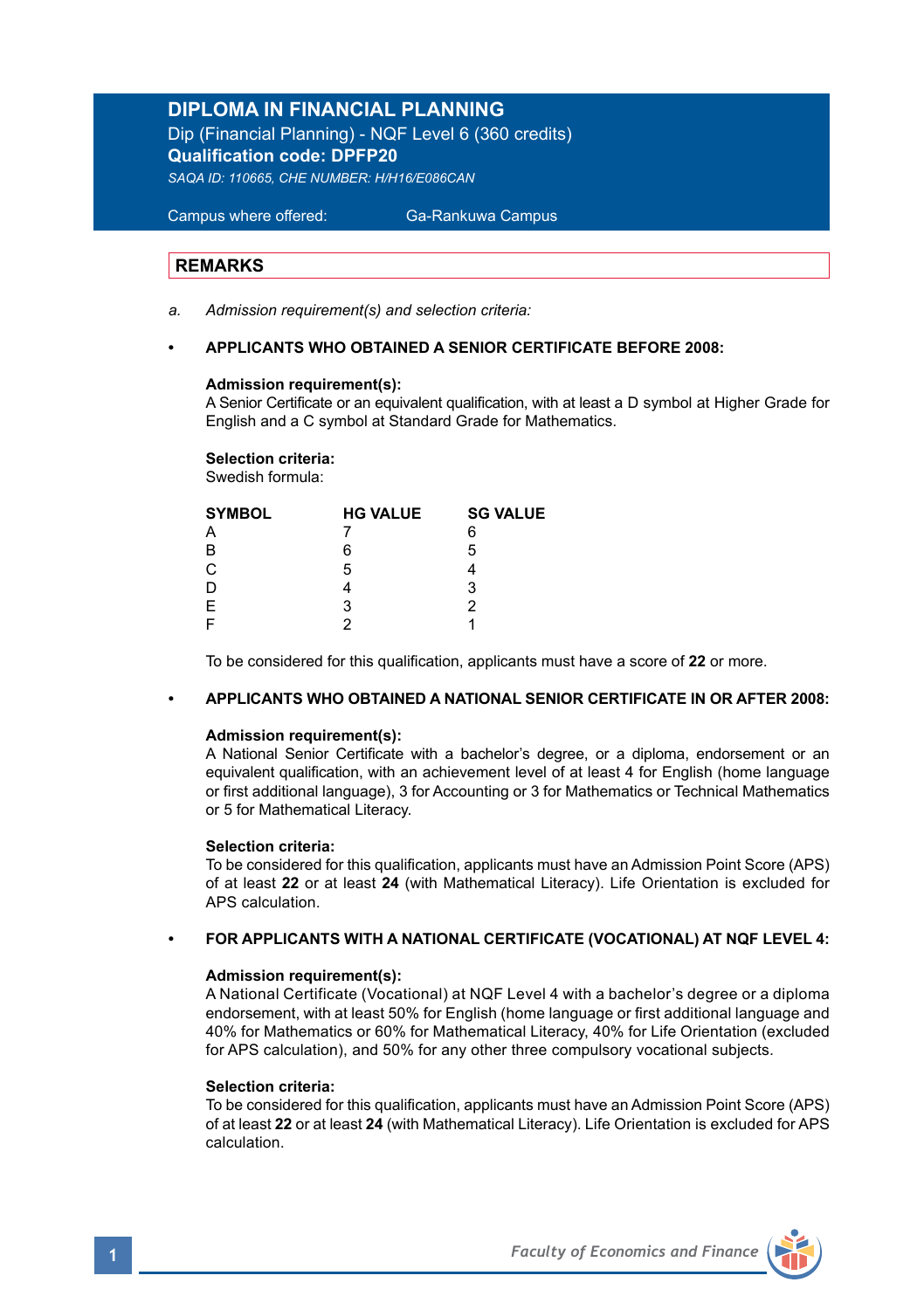## **• FOR APPLICANTS WITH A NATIONAL N DIPLOMA AS PUBLISHED IN NATED 191 (NQF LEVEL 5) :**

### **Admission requirement(s):**

A National Senior Certificate (NSC) with at least 50% (APS score of 4) for English, and a National N Diploma (Nated 191: N4/N5/N6) at NQF Level 5, issued by the Council for Quality Assurance in General and Further Education and Training (Umalusi), with at least 40% (APS of 3) for Financial Accounting at NQF Level 5 averaged from the combination of N4 Financial Accounting and N5 Financial Accounting and N6 Financial Accounting at NQF Level 5.

Applicants will be exempted from certain NQF Level 5 modules on the grounds of N4/N5/ N6 modules passed.

## **• APPLICANTS WITH QUALIFICATIONS ON THE HIGHER EDUCATION QUALIFICATION SUB-FRAMEWORK (HEQSF) OFFERED BY UNIVERSITIES OF TECHNOLOGY:**

A Higher Certificate in Accounting, or any other equivalent recognised certificate at NQF Level 5. Applicants will be exempted from equivalent modules on condition that 50% per module is achieved.

*b. Assessment procedure(s):*

No further assessment will be done. Please take note that all completed applications received within the published due dates will be ranked. After consideration of the Departmental Student Enrolment Plan, only the top ranking applicants will be selected. Once a programme is full, a waiting list will be in place to provide an opportunity for applicants to fill places of those who did not register on time. Applicants will be informed of their status per official letter from the Office of the Registrar, alternatively, they can check their application status on the TUT website, www.tut.ac.za.

- *c. Recognition of Prior Learning (RPL), equivalence and status:* See Chapter 30 of Students' Rules and Regulations.
- *d. Intake for the qualification:* January only.
- *e. Presentation:* Day classes.
- *f. Minimum duration:* Three years.
- *g. Exclusion and readmission:* See Chapter 2 of Students' Rules and Regulations.
- *h. WIL in Financial Planning (Simulation) I, II and III:* See Chapter 5 of Students' Rules and Regulations.

## **CURRICULUM**

| .              |                                       |              |               |                               |  |
|----------------|---------------------------------------|--------------|---------------|-------------------------------|--|
| <b>CODE</b>    | <b>MODULE</b>                         | <b>NQF-L</b> | <b>CREDIT</b> | <b>PREREQUISITE MODULE(S)</b> |  |
| ACL125X        | Academic Literacy I (block<br>module) | (5)          | (2)           |                               |  |
| <b>CPI105X</b> | Computer Literacy I                   | (5)          | (10)          |                               |  |
| FAN105D        | Financial Accounting I                | (5)          | (24)          |                               |  |
| <b>LFI125X</b> | Life skills I (block module)          | (5)          | (2)           |                               |  |



**FIRST YEAR**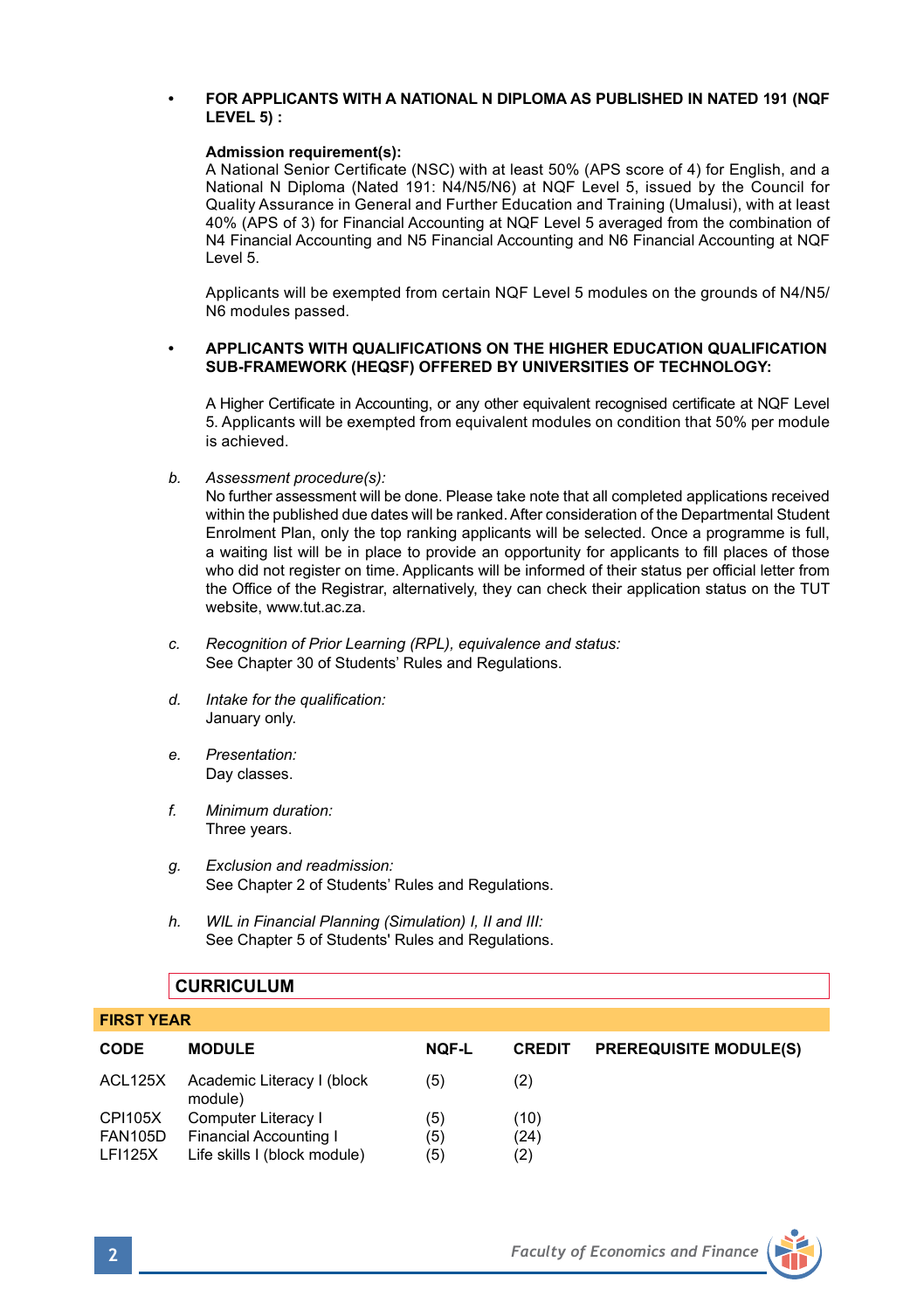## **FIRST SEMESTER**

| 13P115X                                                      | <b>Communication for Academic</b>                                                                                                | (5)                      | (10)                         |                                                                                                                                                                                                |  |  |  |
|--------------------------------------------------------------|----------------------------------------------------------------------------------------------------------------------------------|--------------------------|------------------------------|------------------------------------------------------------------------------------------------------------------------------------------------------------------------------------------------|--|--|--|
| FFP115D                                                      | Purposes I<br><b>Fundamentals of Financial</b>                                                                                   | (5)                      | (12)                         |                                                                                                                                                                                                |  |  |  |
| <b>MIE115D</b>                                               | Planning I<br><b>Micro Economics</b>                                                                                             | (5)                      | (12)                         |                                                                                                                                                                                                |  |  |  |
| <b>SECOND SEMESTER</b>                                       |                                                                                                                                  |                          |                              |                                                                                                                                                                                                |  |  |  |
| BCO <sub>115</sub> D<br><b>BMS115D</b><br>MCS115D<br>WFP115D | <b>Business Communication I</b><br><b>Business Mathematics</b><br>Macro Economics<br>WIL in Financial Planning<br>(Simulation) I | (5)<br>(5)<br>(5)<br>(5) | (12)<br>(12)<br>(12)<br>(12) | <b>Micro Economics</b>                                                                                                                                                                         |  |  |  |
|                                                              | TOTAL CREDITS FOR THE FIRST YEAR:                                                                                                |                          | 120                          |                                                                                                                                                                                                |  |  |  |
| <b>SECOND YEAR</b>                                           |                                                                                                                                  |                          |                              |                                                                                                                                                                                                |  |  |  |
| CODE                                                         | <b>MODULE</b>                                                                                                                    | <b>NOF-L</b>             | <b>CREDIT</b>                | <b>PREREQUISITE MODULE(S)</b>                                                                                                                                                                  |  |  |  |
| CFF206D                                                      | Corporate Finance for Financial<br>Planners II                                                                                   | (6)                      | (24)                         | <b>Business Mathematics</b><br><b>Financial Accounting I</b>                                                                                                                                   |  |  |  |
| ETL206D                                                      | Estate and Tax Planning II                                                                                                       | (6)                      | (24)                         | <b>Fundamentals of Financial</b><br>Planning I<br><b>Fundamentals of Financial</b><br>Planning I<br>WIL in Financial Planning<br>(Simulation) I<br>WIL in Financial Planning<br>(Simulation) I |  |  |  |
| FFP206D                                                      | <b>Fundamentals of Financial</b><br>Planning II                                                                                  | (6)                      | (24)                         |                                                                                                                                                                                                |  |  |  |
| <b>WFP206D</b>                                               | <b>WIL in Financial Planning</b><br>(Simulation) II                                                                              | (6)                      | (24)                         |                                                                                                                                                                                                |  |  |  |
| <b>FIRST SEMESTER</b>                                        |                                                                                                                                  |                          |                              |                                                                                                                                                                                                |  |  |  |
| <b>MKT215D</b>                                               | Marketing I                                                                                                                      | (5)                      | (12)                         |                                                                                                                                                                                                |  |  |  |
| <b>SECOND SEMESTER</b>                                       |                                                                                                                                  |                          |                              |                                                                                                                                                                                                |  |  |  |
| CFP215D                                                      | Commercial Law for Financial<br>Planners I                                                                                       | (5)                      | (12)                         |                                                                                                                                                                                                |  |  |  |
|                                                              | TOTAL CREDITS FOR THE SECOND YEAR:                                                                                               |                          | 120                          |                                                                                                                                                                                                |  |  |  |
| <b>THIRD YEAR</b>                                            |                                                                                                                                  |                          |                              |                                                                                                                                                                                                |  |  |  |
| <b>CODE</b>                                                  | <b>MODULE</b>                                                                                                                    | <b>NOF-L</b>             | <b>CREDIT</b>                | <b>PREREQUISITE MODULE(S)</b>                                                                                                                                                                  |  |  |  |
| ETL306D<br><b>FPL306D</b>                                    | Estate and Tax Planning III<br><b>Financial Planning III</b>                                                                     | (6)<br>(6)               | (24)<br>(24)                 | Estate and Tax Planning II<br><b>Fundamentals of Financial</b>                                                                                                                                 |  |  |  |

RFP306D Risk and Insurance for Financial (6) (24) Fundamental (1) Fundamental (6) Ranning I Planners III **Planning 1**<br>
WIL in Financial Planning (6) (24) WIL in Financial Planning WFP306D WIL in Financial Planning (6) (24) WIL in Financial Planning (6) (34) WIL in Financial Planning (5) (Simulation) III

## **FIRST SEMESTER**

- FPP315D Financial Planning Practice and (5) (12) Fundamentals of Financial<br>
Ethics III Fundamentals of Financial
- Planning II<br>Fundamentals of Financial

Planning I

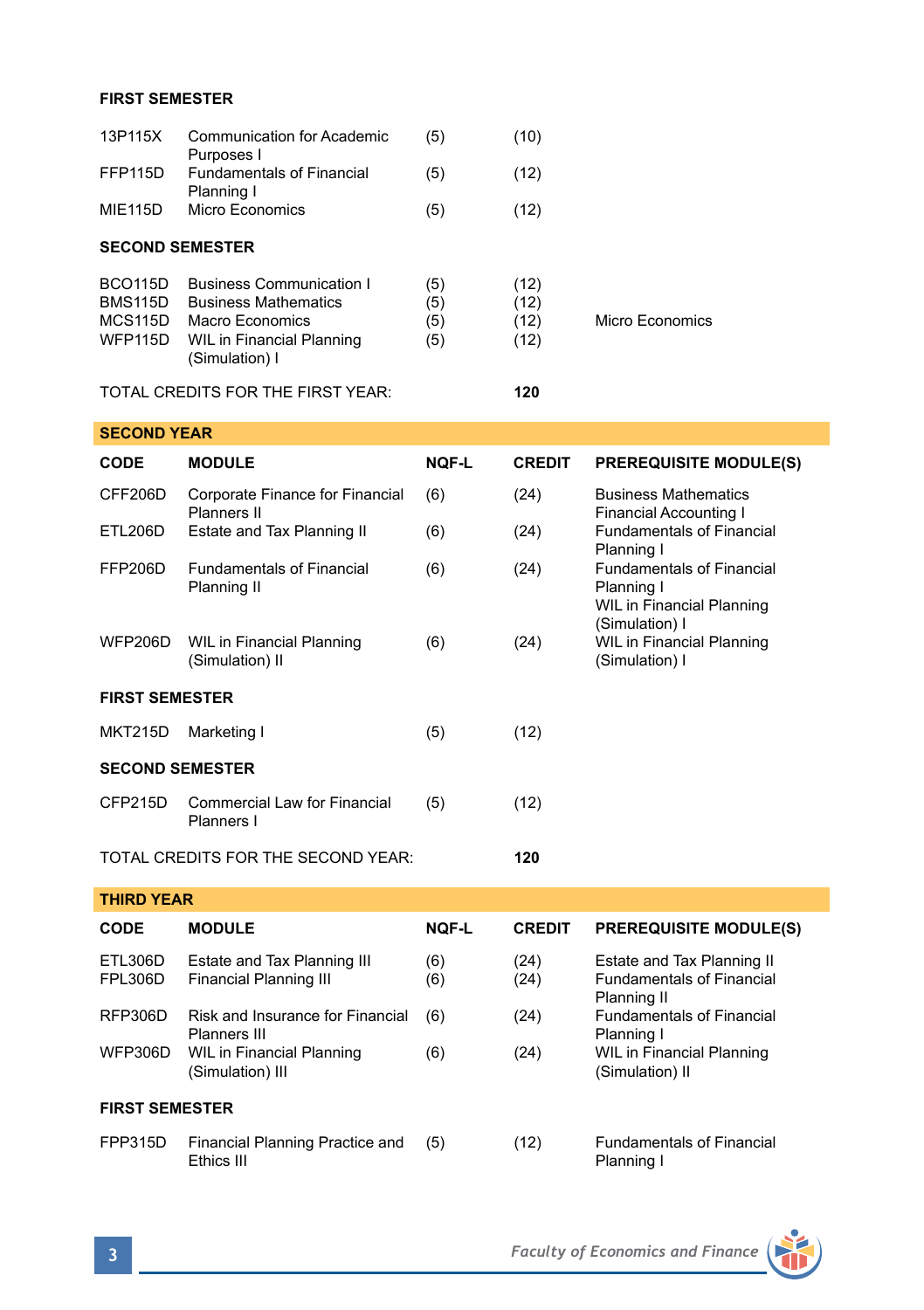## **SECOND SEMESTER**

CDE316D Credit and Debt Management III (6) (12) Fundamentals of Financial Planning I TOTAL CREDITS FOR THE THIRD YEAR: **120** TOTAL CREDITS FOR THE QUALIFICATION: **360**

## **MODULE INFORMATION (OVERVIEW OF SYLLABUS)**

The syllabus content is subject to change to accommodate industry changes. Please note that a more detailed syllabus is available at the Department or in the study guide that is applicable to a particular module. At time of publication, the syllabus content was defined as follows:

## **A**

## **ACADEMIC LITERACY I (ACL125X) CONTINUOUS ASSESSMENT**

## *(Module custodian: Directorate of Library and Information Services)*

Introduction of information literacy. Development of a search strategy and application of a search string to search engines and academic databases. Evaluation of information sources. Ethical and legal use of information. (Total notional time: 20 hours)

### **B**

## **BUSINESS COMMUNICATION I (BCO115D) 1 X 3-HOUR PAPER**

## *(Module custodian: Department of Auditing)*

To demonstrate the competency and the ability to present and communicate complex information in business management in a reliable, effective and coherent manner using both oral and written communication for academic purposes. (Total notional time: 120 hours)

## **BUSINESS MATHEMATICS (BMS115D) 1 X 3-HOUR PAPER**

## *(Module custodian: Department of Mathematics and Statistics)*

The module will equip students with the ability to perform calculations. Furthermore, the module will provide students with knowledge of the application of interest calculations using numbers, ratios, exponential formulas, graphs, sequence and series and simple and compound interest calculations. (Total notional time: 120 hours)

#### **C**

#### **COMMERCIAL LAW FOR FINANCIAL PLANNERS I (CFP215D) 1 X 3-HOUR PAPER** *(Module custodian: Department of Law)*

Nature and extent of South African law, source of law, the South African Judiciary, introduction to the law of contract and basic concepts, serious intention, communication consensus, factors influencing consensus. Capacity to perform juristic acts as requirement for formation of a contract, possibility of performance as requirement for the formation of a contract (physical and legal impossibility), and Formalities required for a valid contract, The parties to a contract and contents of a contract, Breach of contract, Remedies for breach of contract, Termination of the contract and Contract of sale. (Total notional time: 120 hours)

## **COMMUNICATION FOR ACADEMIC PURPOSES I (13P115X) 1 X 3-HOUR PAPER**

## *(Module custodian: Department of Auditing)*

A workable knowledge of English is an essential skill for any graduate who is required to conduct themselves successfully in a professional working environment. This module will equip students with the competencies required to compose a selection of written texts related to communicating both internally and externally within a professional environment. In addition, the module includes strategies that are essential for the effective communication in various situations, including small groups to avoid unproductive conflict, a multicultural context, etc. (Total notional time: 100 hours)

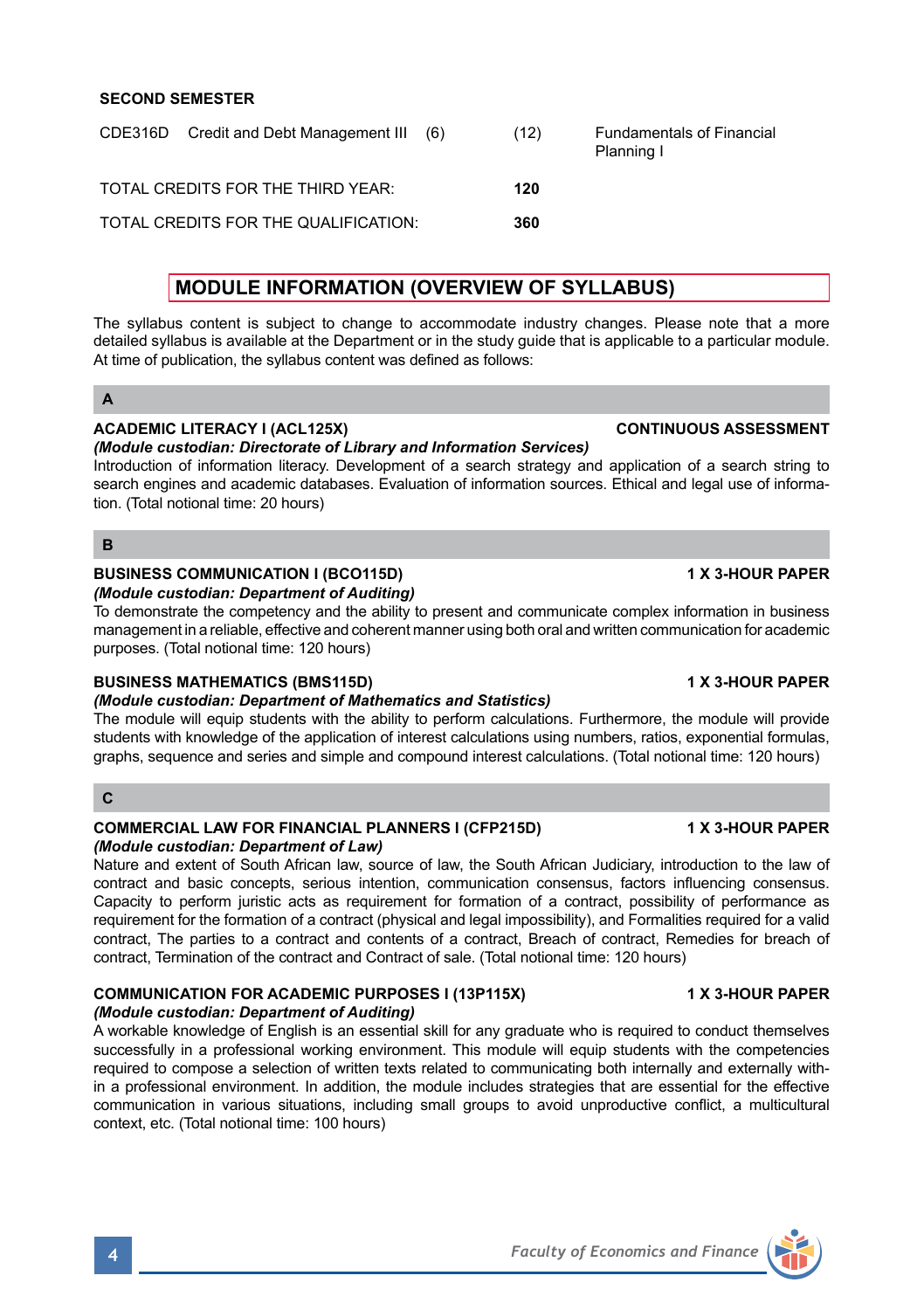## *(Module custodian: End User Computing Unit)*

This module provides foundational knowledge in computing fundamentals, essential digital skills in key applications based on MS Office Suite and network basics (i.e. MS Outlook and Internet). Online exams are mapped with End-User Computing: SAQA 49077 (61591) Core Element as well as Internet and Computing Core Certification (IC3). (Total notional time: 100 hours)

**COMPUTER LITERACY I (CPI105X) CONTINUOUS ASSESSMENT**

## **CORPORATE FINANCE FOR FINANCIAL PLANNERS II (CFF206D) 1 X 3-HOUR PAPER**

## *(Module custodian: Department of Finance and Investment)*

Theoretical knowledge of the role and environment of managerial finance, analysis of financial statements, time value of money and introduction of risk and return. (Total notional time: 240 hours)

## **CREDIT AND DEBT MANAGEMENT III (CDE316D) 1 X 3-HOUR PAPER**

## *(Module custodian: Department of Finance and Investment)*

Credit types, using credit cards/revolving credit for emergency funding, appropriate and inappropriate uses and level of debt and approaches to debt management. (Total notional time: 120 hours)

## **E**

## **ESTATE AND TAX PLANNING II (ETL206D) 1 X 3-HOUR PAPER**

*(Module custodian: Department of Finance and Investment)* Knowledge of basic estate and tax planning principles within the context of South African legislation, this includes role players and fiduciary services, regulatory compliance with key legislation, marriage and divorce law, income tax, capital gains tax, estate duty, other taxes and estate planning. (Total notional time: 240 hours)

## **ESTATE AND TAX PLANNING III (ETL306D) 1 X 3-HOUR PAPER**

## *(Module custodian: Department of Finance and Investment)*

Strategies aimed at saving estate duty, valuation of limited rights, types and uses of trusts, administration of trusts, intestate succession, wills objectives and legal aspects, practical and legal aspects of will drafting and administration of deceased estate. (Total notional time: 240 hours)

## **F**

## **FINANCIAL ACCOUNTING I (FAN105D) 1 X 3-HOUR PAPER**

## *(Module custodian: Department of Accounting)*

The accounting process for recording of transactions from source documents through to the financial statements of a sole trader, close corporation and non-profit organisation The focus is on the measurement and recognition of Value Added Tax (VAT), assets, liabilities, income and expenses; recognition of accounting adjustments and period end adjustments. The accounting process for recording of transactions from source documents through to the financial statements of a partnership, the disposal of non-current assets. (Total notional time: 240 hours)

## **FINANCIAL PLANNING III (FPL306D) 1 X 3-HOUR PAPER**

## *(Module custodian: Department of Finance and Investment)*

Principles and practice of financial planning, the regulatory environment, the financial advisory and intermediary services act, counter- money laundering, the time value of money, risk management and principle of insurance. (Total notional time: 240 hours)

## **FINANCIAL PLANNING PRACTICE AND ETHICS III (FPP315D) 4 X 3-HOUR PAPER** *(Module custodian: Department of Finance and Investment)*

Financial planning practice standards, financial planner code of ethics and professional responsibility, professional conduct of an appropriate professional associations and implementing the practice standard and the code of ethics in practice. (Total notional time: 120 hours)

### **FUNDAMENTALS OF FINANCIAL PLANNING I (FFP115D) 1 X 3-HOUR PAPER** *(Module custodian: Department of Finance and Investment)*

Introduction to financial planning profession, the client and the financial planning process, financial advisory and intermediary services act, anti-money laundering and counter terrorist legislation, financial calculation and time value of money, general principles of risk management and insurance law, and investment planning. (Total notional time: 120 hours)

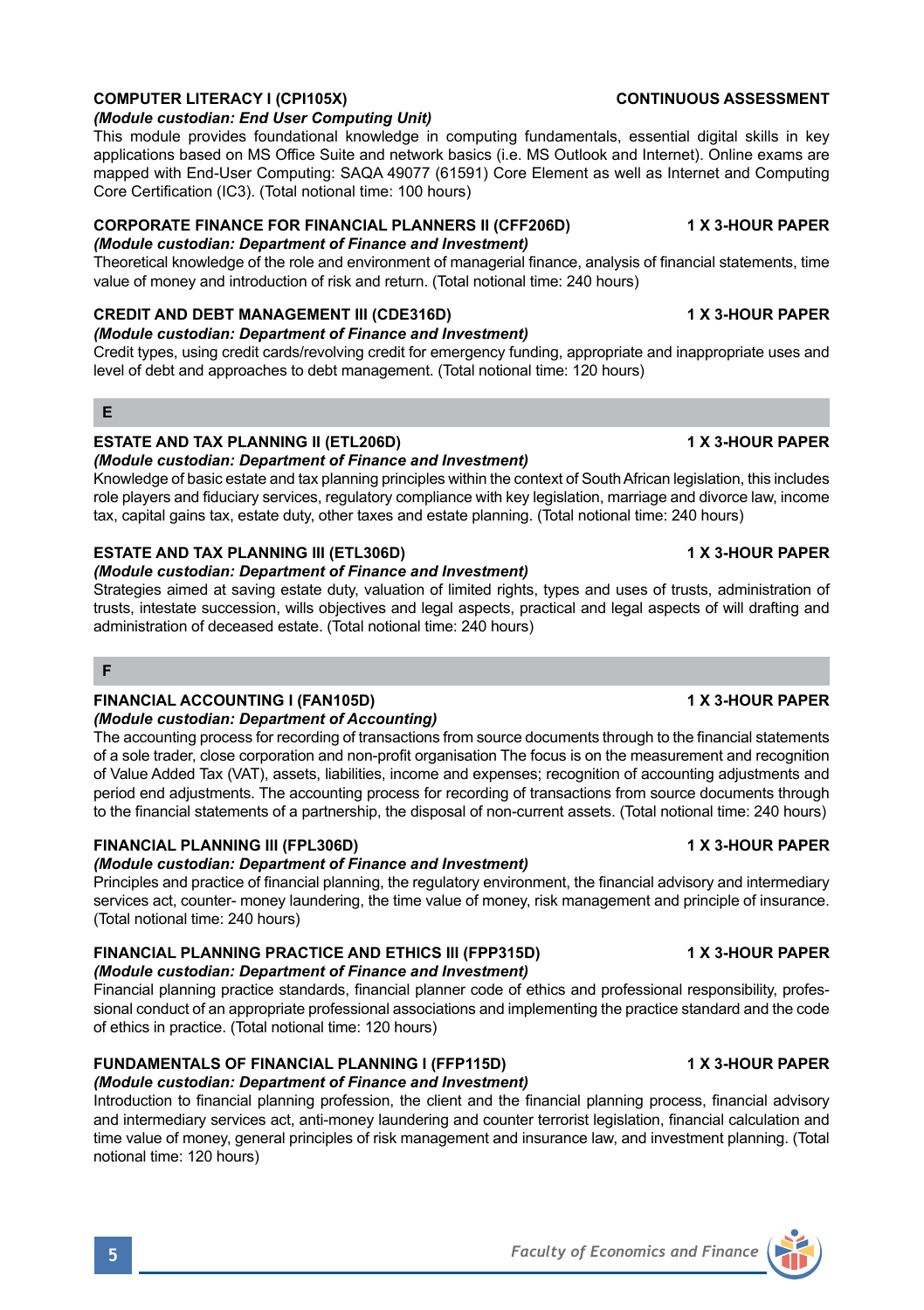## **FUNDAMENTALS OF FINANCIAL PLANNING II (FFP206D) 1 X 3-HOUR PAPER**

## *(Module custodian: Department of Finance and Investment)*

This module will equip students with knowledge of the Insurance product and the Long-Term Insurance Act, 1998 (Act No 52 of 1998), healthcare, investment planning, personal financial management, individual retirement planning and business insurance. (Total notional time: 240 hours)

## **L**

## **LIFE SKILLS I (LFI125X) CONTINUOUS ASSESSMENT**

#### *(Module custodian: Directorate of Student Development and Support)*

Personal, socio-emotional and academic skills development for students in higher education. This module includes 1. Intra- and interpersonal skills (e.g. emotional intelligence, relationships, and conflict management); 2. General study skills (e.g. time management, goal setting, learning styles); 3. Health and wellness (e.g. HIV/ AIDS, GBV issues, substance abuse); 4. Student life and adjustment (e.g. identity development, adjusting to a higher education environment); and 5. Financial management. (Total notional time: 20 hours)

## **M**

## **MACRO ECONOMICS (MCS115D) 1 X 3-HOUR PAPER**

### *(Module custodian: Department of Economics)*

This module presents principles of macroeconomics and their applications in the context of goods and financial markets. Macroeconomic models such as AD-AS and IS-LM will be applied to real world scenario to demonstrate macroeconomic concepts such as economy's output levels and determination of interest rates. (Total notional time: 120 hours)

### **MARKETING I (MKT215D) 1 X 3-HOUR PAPER**

## *(Module custodian: Department of Marketing, Supply Chain and Sport Management)*

Fundamentals of marketing, the modern marketing environment, the marketing policy instruments, marketing information and research, consumer and business behaviour, market segmentation, targeting and positioning targeted marketing, the marketing mix that includes product, price, promotion and distribution decisions and service marketing. (Total notional time: 120 hours)

## **MICRO ECONOMICS (MIE115D) 1 X 3-HOUR PAPER**

## *(Module custodian: Department of Economics)*

This module covers basic principles and application of microeconomics. It introduces topics in economics including the basic economic problems, factors of production and their rewards, the concepts and applications of elasticity, consumer theory and firms' output decisions, and market structures. Furthermore, this module prepares students with the knowledge, skills, and attitude they need to operate ethically and responsibly as economic officers, financial advisers, and to be able to respond to the challenges of the economic environment. (Total notional time: 120 hours)

## **R**

#### **RISK AND INSURANCE FOR FINANCIAL PLANNERS III (RFP306D) 1 X 3-HOUR PAPER** *(Module custodian: Department of Finance and Investment)*

Theoretical knowledge of risk and insurance planning principles within the context of South African legislation this include risk management principles, insurance planning objectives, analysis and evaluation of risk exposures, risk strategies, risk products, insurance and claims process and product/adviser/company selection and due diligence. (Total notional time: 240 hours)

## **W**

## **WIL IN FINANCIAL PLANNING (SIMULATION) I (WFP115D) WORK-INTEGRATED LEARNING**  *(Module custodian: End User Computing Unit)*

Practical skills of financial planning through case studies including financial planning principle, corporate finance principles, estate and tax planning principles and working capital. (Total notional time: 120 hours)